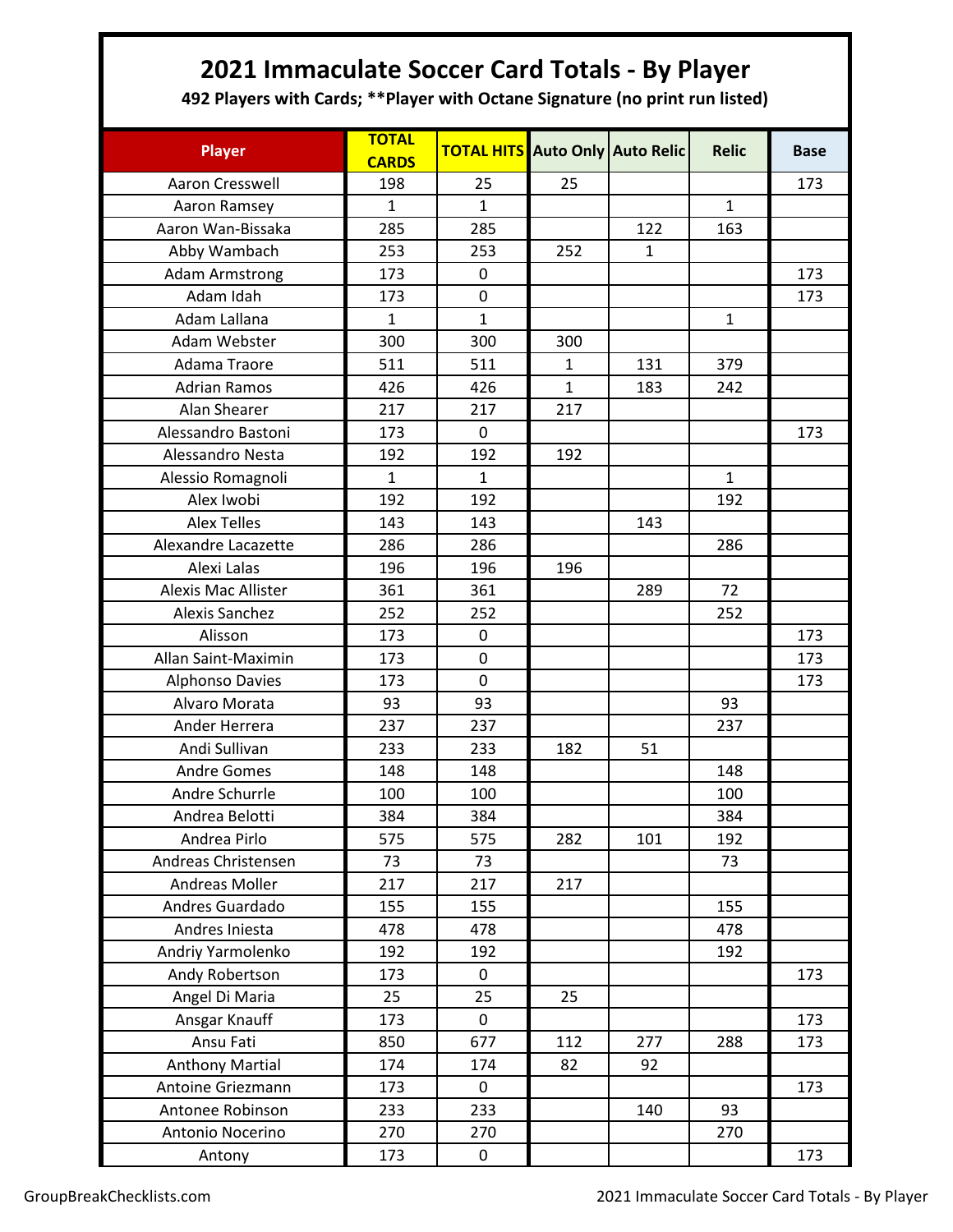| <b>Player</b>                     | <b>TOTAL</b><br><b>CARDS</b> | <b>TOTAL HITS</b> Auto Only Auto Relic |              |                | <b>Relic</b>        | <b>Base</b> |
|-----------------------------------|------------------------------|----------------------------------------|--------------|----------------|---------------------|-------------|
| Arda Turan                        | 462                          | 462                                    |              |                | 462                 |             |
| <b>Arturo Vidal</b>               | 255                          | 255                                    | 25           | $\overline{2}$ | 228                 |             |
| <b>Ashley Williams</b>            | 62                           | 62                                     | 25           | $\mathbf{1}$   | 36                  |             |
| <b>Asmir Begovic</b>              | 707                          | 707                                    |              | 288            | 419                 |             |
| Aymeric Laporte                   | 192                          | 192                                    | 192          |                |                     |             |
| Ayoze Perez                       | 50                           | 50                                     |              |                | 50                  |             |
| Bastian Schweinsteiger            | 422                          | 422                                    |              |                | 422                 |             |
| <b>Ben Chilwell</b>               | 461                          | 461                                    |              | 175            | 286                 |             |
| <b>Ben Mee</b>                    | 193                          | 193                                    | 192          | $\mathbf{1}$   |                     |             |
| <b>Benedikt Howedes</b>           | $\mathbf{1}$                 | $\mathbf{1}$                           |              |                | $\mathbf{1}$        |             |
| Benjamin Henrichs                 | 142                          | 142                                    | $\mathbf{1}$ | $\mathbf{1}$   | 140                 |             |
| Bernardo Silva                    | 544                          | 371                                    |              |                | 371                 | 173         |
| <b>Bertrand Traore</b>            | 173                          | $\mathbf 0$                            |              |                |                     | 173         |
| <b>Billy Gilmour</b>              | 444                          | 444                                    | 241          | 203            |                     |             |
| <b>Blaise Matuidi</b>             | 557                          | 557                                    |              |                | 557                 |             |
| <b>Boubakary Soumare</b>          | 173                          | 0                                      |              |                |                     | 173         |
| <b>Brandon Williams</b>           | 567                          | 567                                    | 241          | 115            | 211                 |             |
| <b>Bruno Fernandes</b>            | 555                          | 382                                    | 282          | 100            |                     | 173         |
|                                   | 173                          | $\mathbf 0$                            |              |                |                     | 173         |
| Bryan Mbeumo                      | 184                          | 184                                    | 184          |                |                     |             |
| <b>Bryan Reynolds</b>             | 401                          | 55                                     | 54           |                | $\mathbf{1}$        | 346         |
| Bukayo Saka<br>Callum Hudson-Odoi | 418                          | 418                                    |              | 167            | 251                 |             |
| Callum Wilson                     | 173                          | $\mathbf 0$                            |              |                |                     | 173         |
| <b>Cameron Carter-Vickers</b>     | 93                           | 93                                     |              |                | 93                  |             |
|                                   | 192                          | 192                                    | 192          |                |                     |             |
| Carles Puyol                      | 301                          | 301                                    | 301          |                |                     |             |
| Carli Lloyd<br>Carlo Ancelotti    |                              |                                        |              |                |                     |             |
|                                   | 250                          | 250                                    | 250          |                |                     |             |
| Carlos Bacca<br>Carlos Salcedo    | 438<br>$\mathbf{1}$          | 438<br>$\mathbf{1}$                    |              |                | 438<br>$\mathbf{1}$ |             |
|                                   |                              |                                        |              |                |                     |             |
| Carlos Valderrama                 | 207                          | 207                                    | 207          |                |                     |             |
| Casemiro                          | 173                          | $\mathbf 0$                            |              |                |                     | 173         |
| Charlie Taylor                    | 86                           | 86                                     |              |                | 86                  |             |
| Che Adams                         | 163                          | 163                                    |              |                | 163                 |             |
| <b>Chris Richards</b>             | 233                          | 233                                    |              | 233            |                     |             |
| Chris Wood                        | 192                          | 192                                    |              | 184            | 8                   |             |
| Christian Benteke                 | 195                          | 195                                    |              |                | 195                 |             |
| Christian Norgaard                | 173                          | 0                                      |              |                |                     | 173         |
| Christian Pulisic**               | 995                          | 649                                    | 384          | 100            | 165                 | 346         |
| <b>Christie Pearce</b>            | 26                           | 26                                     | 25           | $\mathbf{1}$   |                     |             |
| <b>Christos Tzolis</b>            | 173                          | 0                                      |              |                |                     | 173         |
| Ciro Immobile                     | 173                          | 0                                      |              |                |                     | 173         |
| <b>Clint Dempsey</b>              | 700                          | 700                                    | 464          | 86             | 150                 |             |
| Cobi Jones                        | 192                          | 192                                    | 192          |                |                     |             |
| Conor Coady                       | 818                          | 818                                    |              | 247            | 571                 |             |
| Cristiano Ronaldo                 | 1142                         | 796                                    | 267          | 182            | 347                 | 346         |
| <b>Crystal Dunn</b>               | $\mathbf{1}$                 | $\mathbf{1}$                           |              | $\mathbf{1}$   |                     |             |
| <b>Cuauhtemoc Blanco</b>          | 209                          | 209                                    | 209          |                |                     |             |
| Cucho Hernandez                   | 173                          | $\mathbf 0$                            |              |                |                     | 173         |
| <b>Curtis Jones</b>               | 173                          | 0                                      |              |                |                     | 173         |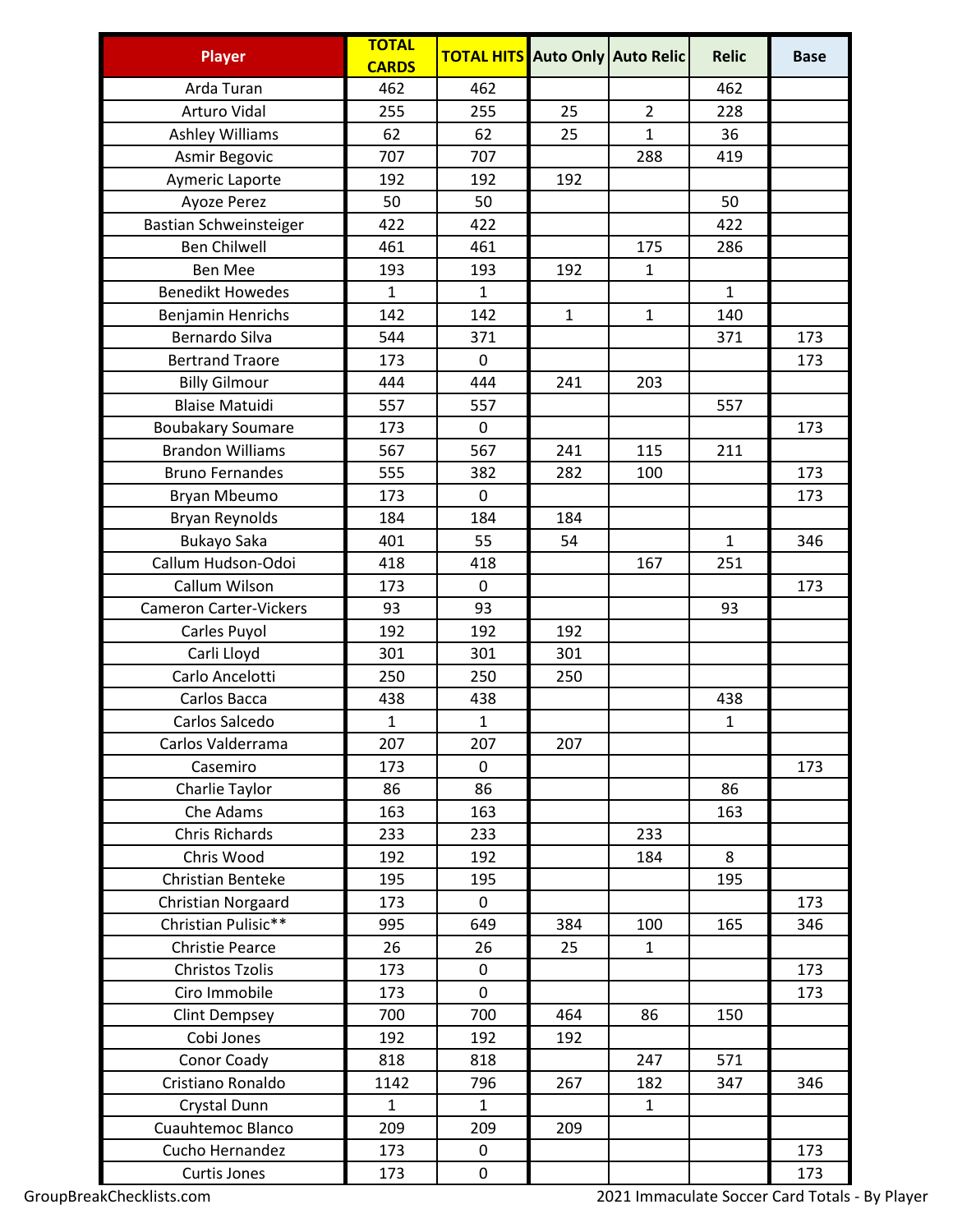| <b>Player</b>            | <b>TOTAL</b> | <b>TOTAL HITS</b> Auto Only Auto Relic |              |              | <b>Relic</b> | <b>Base</b> |
|--------------------------|--------------|----------------------------------------|--------------|--------------|--------------|-------------|
|                          | <b>CARDS</b> |                                        |              |              |              |             |
| Daley Blind              | 239          | 239                                    |              |              | 239          |             |
| Dani Alves               | 97           | 97                                     |              |              | 97           |             |
| Dani Olmo                | 173          | $\mathbf 0$                            |              |              |              | 173         |
| Daniel Bachmann          | 173          | 0                                      |              |              |              | 173         |
| Daniel James             | 348          | 348                                    |              |              | 348          |             |
| Daniel Podence           | 437          | 437                                    | 25           | 105          | 307          |             |
| Daniel Sturridge         | 115          | 115                                    |              |              | 115          |             |
| Danny Ings               | 589          | 589                                    |              | 135          | 454          |             |
| Danny Rose               | 124          | 124                                    |              | 73           | 51           |             |
| David Beckham            | 657          | 484                                    | 484          |              |              | 173         |
| David Luiz               | $\mathbf{1}$ | $\mathbf{1}$                           |              | $\mathbf{1}$ |              |             |
| <b>David Neres</b>       | 173          | $\mathbf 0$                            |              |              |              | 173         |
| David Ospina             | 175          | 175                                    |              | 174          | $\mathbf{1}$ |             |
| David Raya               | 173          | 0                                      |              |              |              | 173         |
| David Trezeguet          | 148          | 148                                    | 148          |              |              |             |
| David Villa              | 100          | 100                                    |              |              | 100          |             |
| Davinson Sanchez         | 525          | 525                                    |              | 333          | 192          |             |
| Dean Henderson           | 336          | 336                                    |              |              | 336          |             |
| Declan Rice              | 173          | 0                                      |              |              |              | 173         |
| Deco                     | 384          | 384                                    | 384          |              |              |             |
| Dejan Kulusevski         | 173          | 0                                      |              |              |              | 173         |
| Dejan Lovren             | 144          | 144                                    |              |              | 144          |             |
| Dele Alli                | 469          | 469                                    |              |              | 469          |             |
| Dennis Bergkamp          | 25           | 25                                     | 25           |              |              |             |
| Didier Drogba            | 359          | 359                                    |              |              | 359          |             |
| Diego Costa              | 422          | 422                                    | $\mathbf{1}$ |              | 421          |             |
| Diego Maradona           | 301          | 301                                    | 301          |              |              |             |
| Diego Milito             | 192          | 192                                    | 192          |              |              |             |
| Dino Zoff                | 25           | 25                                     | 25           |              |              |             |
| Diogo Dalot              | 143          | 143                                    |              |              | 143          |             |
| Diogo Jota               | 346          | $\mathbf 0$                            |              |              |              | 346         |
| Dominic Calvert-Lewin    | 174          | $\mathbf{1}$                           |              |              | $\mathbf{1}$ | 173         |
| Donny van de Beek        | 307          | 307                                    | 192          | 114          | $\mathbf{1}$ |             |
| Duje Caleta-Car          | 237          | 237                                    |              |              | 237          |             |
| Dusan Tadic              | 173          | 0                                      |              |              |              | 173         |
| Duvan Zapata             | 173          | $\mathbf 0$                            |              |              |              | 173         |
| Dwight McNeil            | 113          | 113                                    |              |              | 113          |             |
| Eberechi Eze             | 434          | 434                                    | 434          |              |              |             |
| <b>Eden Hazard</b>       | 166          | 166                                    |              |              | 166          |             |
| Eder Militao             | 173          | 0                                      |              |              |              | 173         |
| Ederson                  | 173          | $\mathbf 0$                            |              |              |              | 173         |
| Edin Dzeko               | 576          | 576                                    |              |              | 576          |             |
| Edinson Cavani           | 63           | 63                                     | 62           | $\mathbf{1}$ |              |             |
| <b>Edouard Mendy</b>     | 182          | 182                                    | 182          |              |              |             |
| Eduardo Camavinga        | 217          | 217                                    | 217          |              |              |             |
| <b>Emile Smith Rowe</b>  | 448          | 275                                    | 23           | 59           | 193          | 173         |
| <b>Emiliano Martinez</b> | 608          | 608                                    | 223          | 384          | $\mathbf{1}$ |             |
| <b>Emmanuel Dennis</b>   | 173          | $\pmb{0}$                              |              |              |              | 173         |
| <b>Enock Mwepu</b>       | 173          | $\pmb{0}$                              |              |              |              | 173         |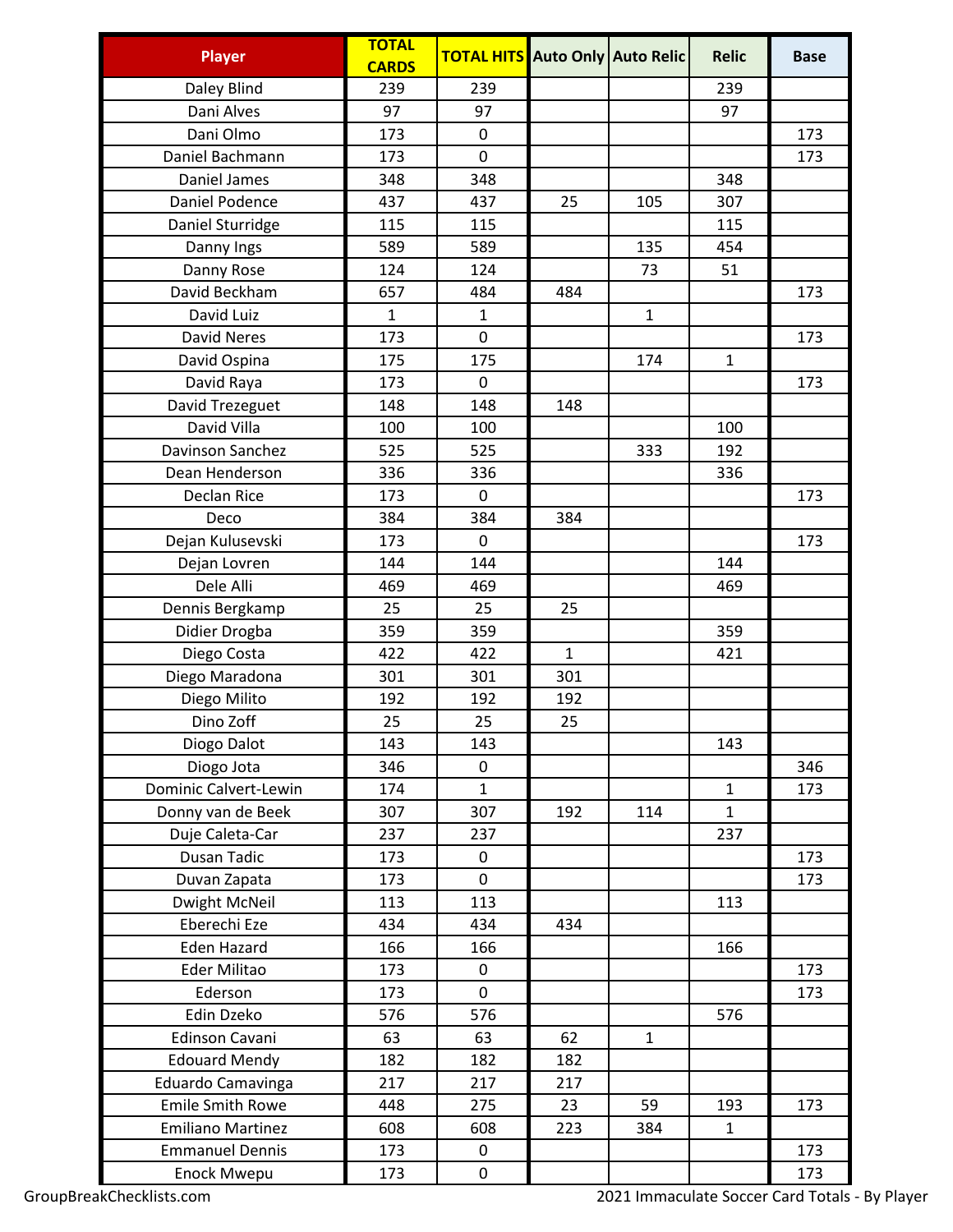| <b>Player</b>          | <b>TOTAL</b><br><b>CARDS</b> | <b>TOTAL HITS</b> Auto Only Auto Relic |     |                | <b>Relic</b>   | <b>Base</b> |
|------------------------|------------------------------|----------------------------------------|-----|----------------|----------------|-------------|
| <b>Eric Dier</b>       | 384                          | 384                                    |     |                | 384            |             |
| <b>Erling Haaland</b>  | 173                          | 0                                      |     |                |                | 173         |
| <b>Ethan Pinnock</b>   | 173                          | 0                                      |     |                |                | 173         |
| Ezequiel Lavezzi       | 104                          | 104                                    |     |                | 104            |             |
| Fabian Schar           | 6                            | 6                                      |     |                | 6              |             |
| Fabinho                | 173                          | 0                                      |     |                |                | 173         |
| Fabio Coentrao         | $\mathbf{1}$                 | $\mathbf{1}$                           |     |                | $\mathbf{1}$   |             |
| Fabio Silva            | 173                          | 0                                      |     |                |                | 173         |
| <b>Federico Chiesa</b> | 173                          | 0                                      |     |                |                | 173         |
| Federico Valverde      | 472                          | 299                                    | 25  | 185            | 89             | 173         |
| Felipe Melo            | 201                          | 201                                    |     |                | 201            |             |
| Felipe Pardo           | 509                          | 509                                    |     | 306            | 203            |             |
| Fernando Gago          | 1                            | 1                                      |     |                | 1              |             |
| <b>Fernando Torres</b> | $\mathbf{1}$                 | $\mathbf{1}$                           |     |                | $\mathbf{1}$   |             |
| <b>Ferran Torres</b>   | 337                          | 164                                    |     | 164            |                | 173         |
| Fikayo Tomori          | 144                          | 144                                    |     |                | 144            |             |
| Filippo Inzaghi        | $\mathbf{1}$                 | $\mathbf{1}$                           |     |                | $\mathbf{1}$   |             |
| <b>Florian Neuhaus</b> | 173                          | 0                                      |     |                |                | 173         |
| <b>Florian Wirtz</b>   | 173                          | $\mathbf 0$                            |     |                |                | 173         |
| Francesco Totti        | 25                           | 25                                     | 25  |                |                |             |
| <b>Franck Kessie</b>   | 173                          | 0                                      |     |                |                | 173         |
| Franco Baresi          | 116                          | 116                                    | 116 |                |                |             |
| Frank Lampard          | 568                          | 568                                    | 374 | $\overline{2}$ | 192            |             |
| Frank Onyeka           | 173                          | 0                                      |     |                |                | 173         |
| Franz Beckenbauer**    | $\pmb{0}$                    | $\pmb{0}$                              |     |                |                |             |
| Frenkie de Jong        | 174                          | $\mathbf{1}$                           |     |                | $\mathbf{1}$   | 173         |
| Gabriel Batistuta      | 270                          | 270                                    | 270 |                |                |             |
| Gabriel Martinelli     | 574                          | 401                                    | 401 |                |                | 173         |
| <b>Gareth Bale</b>     | 146                          | 146                                    |     |                | 146            |             |
| Gary Cahill            | 216                          | 216                                    |     |                | 216            |             |
| Giacomo Raspadori      | 173                          | $\mathbf 0$                            |     |                |                | 173         |
| Gianfranco Zola        | 192                          | 192                                    | 192 |                |                |             |
| Gianluigi Buffon       | 164                          | 164                                    | 51  | 113            |                |             |
| Gianluigi Donnarumma   | 134                          | 134                                    |     |                | 134            |             |
| Giovani Dos Santos     | 220                          | 220                                    |     |                | 220            |             |
| Giovani Lo Celso       | 310                          | 310                                    | 310 |                |                |             |
| Giovanni Reyna         | 346                          | 0                                      |     |                |                | 346         |
| Giuseppe Rossi         | $\overline{7}$               | $\overline{7}$                         |     |                | $\overline{7}$ |             |
| <b>Grant Hanley</b>    | 173                          | $\mathbf 0$                            |     |                |                | 173         |
| Grzegorz Krychowiak    | 113                          | 113                                    |     |                | 113            |             |
| Guillermo Ochoa        | 461                          | 461                                    | 128 | 332            | $\mathbf{1}$   |             |
| Hakan Calhanoglu       | 146                          | 146                                    |     | 146            |                |             |
| Harry Kane**           | 1263                         | 1090                                   | 223 | 347            | 520            | 173         |
| Harry Maguire          | 192                          | 192                                    |     |                | 192            |             |
| Harry Winks            | 354                          | 354                                    |     | 170            | 184            |             |
| Heather O'Reilly       | 158                          | 158                                    | 158 |                |                |             |
| <b>Hector Herrera</b>  | 143                          | 143                                    |     |                | 143            |             |
| <b>Henry Martin</b>    | 174                          | 174                                    |     | 174            |                |             |
| Heung-Min Son          | 1053                         | 880                                    | 551 | 236            | 93             | 173         |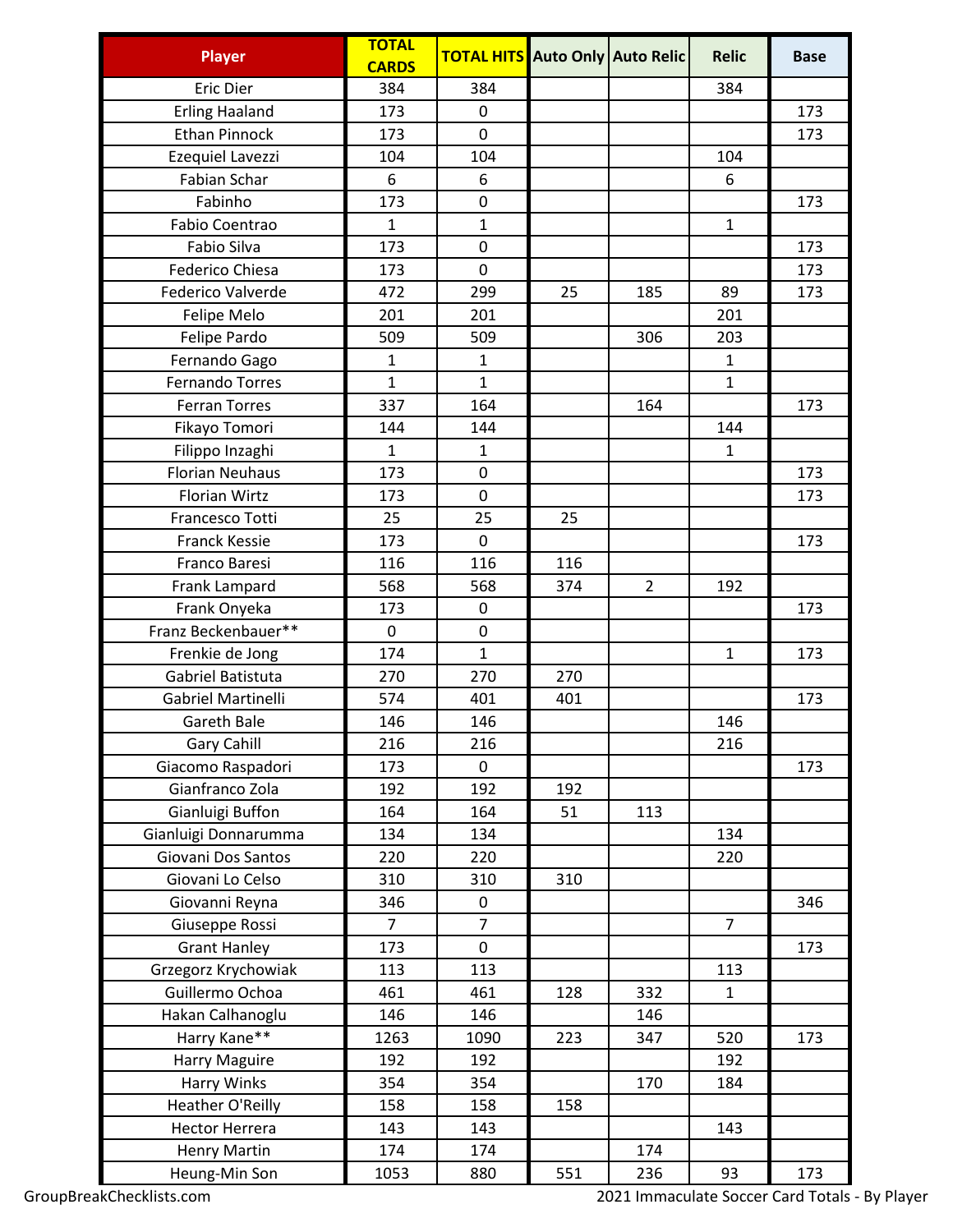| <b>Player</b>         | <b>TOTAL</b><br><b>CARDS</b> | <b>TOTAL HITS</b> Auto Only Auto Relic |              |                | <b>Relic</b> | <b>Base</b> |
|-----------------------|------------------------------|----------------------------------------|--------------|----------------|--------------|-------------|
| <b>Hirving Lozano</b> | 173                          | 0                                      |              |                |              | 173         |
| Hope Solo             | 194                          | 194                                    | 192          | $\overline{2}$ |              |             |
| Ibrahima Diallo       | 173                          | 0                                      |              |                |              | 173         |
| Ibrahima Konate       | 173                          | 0                                      |              |                |              | 173         |
| Ignazio Abate         | 320                          | 320                                    | $\mathbf{1}$ | $\mathbf{1}$   | 318          |             |
| <b>Iker Casillas</b>  | 384                          | 384                                    |              |                | 384          |             |
| Ilkay Gundogan        | 173                          | 0                                      |              |                |              | 173         |
| Illan Meslier         | 232                          | 232                                    | 232          |                |              |             |
| Imran Louza           | 173                          | 0                                      |              |                |              | 173         |
| Isco                  | 277                          | 277                                    |              |                | 277          |             |
| Ismael Bennacer       | 173                          | 0                                      |              |                |              | 173         |
| Ismaila Sarr          | 173                          | 0                                      |              |                |              | 173         |
| Ivan Perisic          | 283                          | 283                                    |              | 139            | 144          |             |
| Ivan Rakitic          | $\mathbf{1}$                 | $\mathbf{1}$                           |              |                | $\mathbf{1}$ |             |
| Ivan Toney            | 173                          | 0                                      |              |                |              | 173         |
| Jack Grealish         | 811                          | 811                                    | 184          | 254            | 373          |             |
| <b>Jack Harrison</b>  | 173                          | 0                                      |              |                |              | 173         |
| Jacob Ramsey          | 173                          | 0                                      |              |                |              | 173         |
| Jadon Sancho          | 346                          | 0                                      |              |                |              | 346         |
| Jakub Moder           | 173                          | 0                                      |              |                |              | 173         |
| Jamaal Lascelles      | 300                          | 300                                    |              | $\mathbf{1}$   | 299          |             |
| Jamal Musiala         | 173                          | 0                                      |              |                |              | 173         |
| James Maddison        | 198                          | 198                                    |              |                | 198          |             |
| James Rodriguez**     | 0                            | 0                                      |              |                |              |             |
| James Tarkowski       | 606                          | 606                                    |              | 364            | 242          |             |
| James Ward-Prowse     | 532                          | 532                                    |              |                | 532          |             |
| Jamie Vardy           | 656                          | 483                                    |              |                | 483          | 173         |
| Jan Oblak             | 173                          | 0                                      |              |                |              | 173         |
| Jan Vertonghen        | 143                          | 143                                    |              |                | 143          |             |
| Japhet Tanganga       | 310                          | 310                                    | 310          |                |              |             |
| Jared Borgetti        | 192                          | 192                                    | 192          |                |              |             |
| Jarrod Bowen          | 173                          | 0                                      |              |                |              | 173         |
| Jasper Cillessen      | 116                          | 116                                    |              |                | 116          |             |
| Javier Hernandez**    | 103                          | 103                                    |              |                | 103          |             |
| Javier Manquillo      | 208                          | 208                                    |              | $\mathbf{1}$   | 207          |             |
| Javier Mascherano     | 336                          | 336                                    | 192          |                | 144          |             |
| Jay Rodriguez         | 173                          | 0                                      |              |                |              | 173         |
| Jeremy Doku           | 173                          | 0                                      |              |                |              | 173         |
| Jeremy Ngakia         | 173                          | $\mathbf 0$                            |              |                |              | 173         |
| Jermaine Jones        | 174                          | 174                                    |              |                | 174          |             |
| Jesus Manuel Corona   | 26                           | 26                                     | 25           | $\mathbf{1}$   |              |             |
| <b>Jill Ellis</b>     | 192                          | 192                                    | 192          |                |              |             |
| Joao Felix            | 730                          | 384                                    |              |                | 384          | 346         |
| Joao Moutinho         | 540                          | 540                                    | $\mathbf{1}$ |                | 539          |             |
| Joao Pedro            | 173                          | 0                                      |              |                |              | 173         |
| Joe Hart              | $\mathbf{1}$                 | $\mathbf{1}$                           | $\mathbf{1}$ |                |              |             |
| Joe Ledley            | 25                           | 25                                     | 25           |                |              |             |
| Joe Rodon             | 358                          | 185                                    | 185          |                |              | 173         |
| Joelinton             | 185                          | 185                                    |              |                | 185          |             |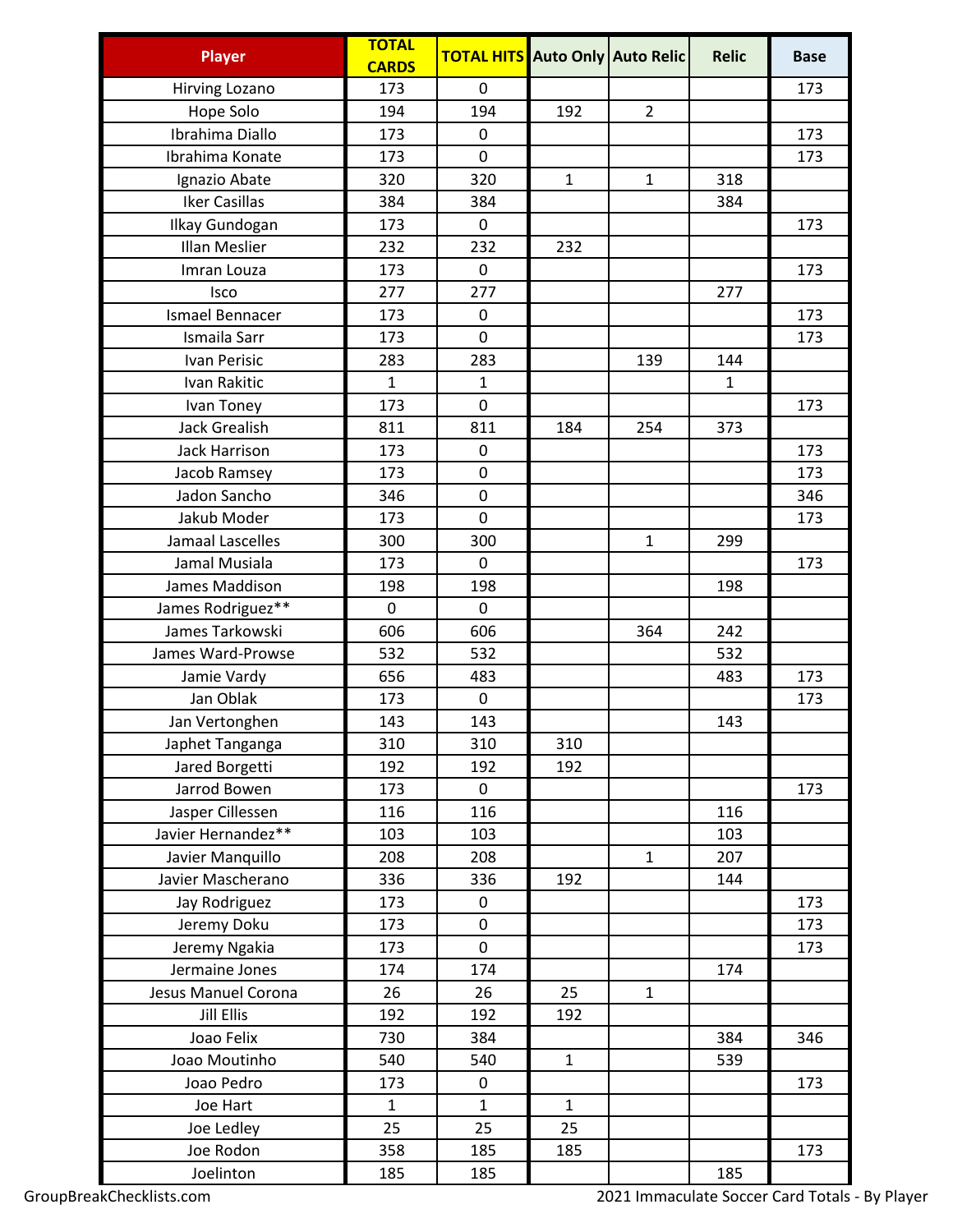| <b>Player</b>           | <b>TOTAL</b><br><b>CARDS</b> | <b>TOTAL HITS</b> Auto Only Auto Relic |              |              | <b>Relic</b> | <b>Base</b> |
|-------------------------|------------------------------|----------------------------------------|--------------|--------------|--------------|-------------|
| Johann Berg Gudmundsson | 325                          | 325                                    |              |              | 325          |             |
| John Brooks             | 292                          | 292                                    |              | 149          | 143          |             |
| John Stones             | 427                          | 427                                    | $\mathbf{1}$ | $\mathbf{1}$ | 425          |             |
| John Terry              | 193                          | 193                                    |              |              | 193          |             |
| Jonjo Shelvey           | 618                          | 618                                    | 153          | 229          | 236          |             |
| Jordan Ayew             | 399                          | 399                                    | 399          |              |              |             |
| Jordan Henderson        | 142                          | 142                                    |              |              | 142          |             |
| Jordan Pickford         | 164                          | 164                                    |              |              | 164          |             |
| Jorge Campos            | 398                          | 398                                    | 398          |              |              |             |
| Jose Gimenez            | 173                          | 0                                      |              |              |              | 173         |
| Jose Luis Gaya          | 248                          | 248                                    |              |              | 248          |             |
| Josh Brownhill          | 173                          | 0                                      |              |              |              | 173         |
| <b>Josh Sargent</b>     | 411                          | 238                                    | $\mathbf{1}$ | 144          | 93           | 173         |
| Joshua Kimmich          | 278                          | 278                                    |              |              | 278          |             |
| Jozy Altidore           | 213                          | 213                                    |              |              | 213          |             |
| Juan Cuadrado           | 291                          | 291                                    |              |              | 291          |             |
| Juan Foyth              | $\mathbf{1}$                 | $\mathbf{1}$                           |              |              | $\mathbf{1}$ |             |
| Juan Mata               | 52                           | 52                                     | $\mathbf{1}$ |              | 51           |             |
| Juan Pablo Angel        | 192                          | 192                                    | 192          |              |              |             |
| Juan Sebastian Veron    | 330                          | 330                                    | 330          |              |              |             |
| Jude Bellingham         | 346                          | 0                                      |              |              |              | 346         |
| Jules Kounde            | 173                          | 0                                      |              |              |              | 173         |
| Jurgen Klinsmann        | 384                          | 384                                    | 384          |              |              |             |
| Jurrien Timber          | 173                          | 0                                      |              |              |              | 173         |
| Kai Havertz             | 393                          | 47                                     | 47           |              |              | 346         |
| Kaka                    | 271                          | 271                                    | 271          |              |              |             |
| Kalvin Phillips         | 490                          | 317                                    |              | 317          |              | 173         |
| Karim Adeyemi           | 173                          | 0                                      |              |              |              | 173         |
| Karim Benzema           | 359                          | 186                                    |              |              | 186          | 173         |
| Karl-Heinz Rummenigge   | 67                           | 67                                     | 67           |              |              |             |
| Kasper Dolberg          | 121                          | 121                                    |              |              | 121          |             |
| Kasper Schmeichel       | 243                          | 243                                    | 243          |              |              |             |
| Kelechi Iheanacho       | 193                          | 193                                    |              |              | 193          |             |
| Kellyn Acosta           | 192                          | 192                                    | 192          |              |              |             |
| Ken Sema                | 173                          | 0                                      |              |              |              | 173         |
| Kevin De Bruyne         | 1129                         | 783                                    | 400          | 102          | 281          | 346         |
| Kevin Mirallas          | 274                          | 274                                    |              |              | 274          |             |
| Kieran Tierney          | 253                          | 253                                    |              |              | 253          |             |
| Ki-Jana Hoever          | 358                          | 185                                    | 185          |              |              | 173         |
| Kingsley Coman          | 901                          | 901                                    | 213          | 386          | 302          |             |
| Koke                    | 111                          | 111                                    |              |              | 111          |             |
| Kristoffer Ajer         | 173                          | 0                                      |              |              |              | 173         |
| Kurt Zouma              | 68                           | 68                                     |              |              | 68           |             |
| Kyle Lafferty           | 485                          | 485                                    |              |              | 485          |             |
| Kyle Walker             | 28                           | 28                                     | 25           | 3            |              |             |
| Kylian Mbappe           | 347                          | $\mathbf{1}$                           |              |              | $\mathbf{1}$ | 346         |
| Landon Donovan          | 297                          | 297                                    | 297          |              |              |             |
| Lauren Holiday          | 143                          | 143                                    |              | 143          |              |             |
| Lautaro Martinez        | 173                          | 0                                      |              |              |              | 173         |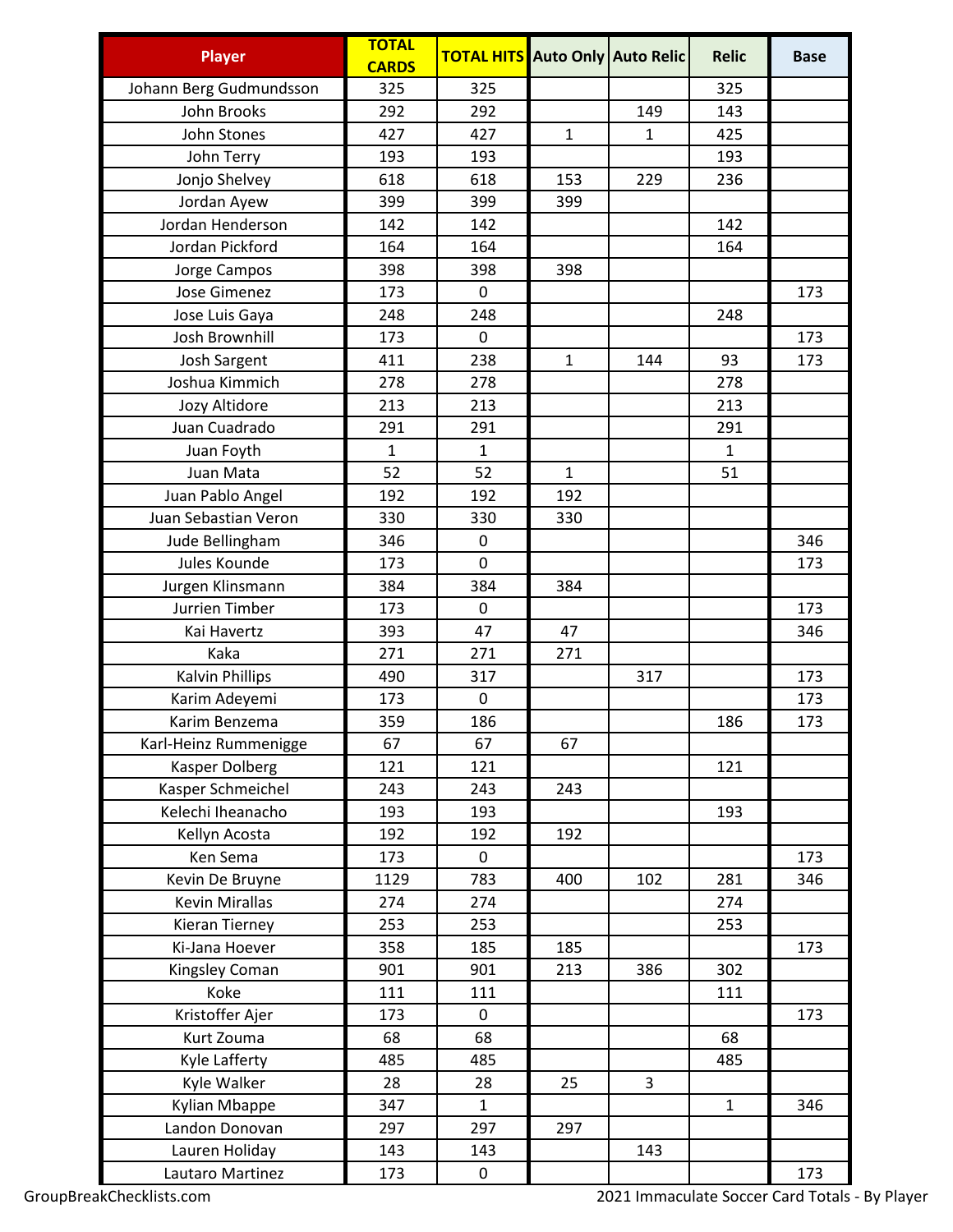| <b>Player</b>          | <b>TOTAL</b><br><b>CARDS</b> | <b>TOTAL HITS</b> Auto Only Auto Relic |              |              | <b>Relic</b> | <b>Base</b> |
|------------------------|------------------------------|----------------------------------------|--------------|--------------|--------------|-------------|
| Leandro Trossard       | 173                          | 0                                      |              |              |              | 173         |
| Leon Goretzka          | 173                          | 0                                      |              |              |              | 173         |
| Leroy Sane             | 173                          | $\overline{0}$                         |              |              |              | 173         |
| Lionel Messi**         | 993                          | 647                                    | 116          |              | 531          | 346         |
| Lisandro Martinez      | 173                          | 0                                      |              |              |              | 173         |
| Lori Chalupny          | $\mathbf{1}$                 | 1                                      |              | $\mathbf{1}$ |              |             |
| Lorik Cana             | $\mathbf{1}$                 | $\mathbf{1}$                           |              | $\mathbf{1}$ |              |             |
| Lucas Digne            | 173                          | 0                                      |              |              |              | 173         |
| Lucas Martinez Quarta  | 532                          | 359                                    | 185          | 174          |              | 173         |
| Luis Diaz              | 173                          | 0                                      |              |              |              | 173         |
| Luis Figo              | 39                           | 39                                     | 39           |              |              |             |
| Luis Hernandez         | 209                          | 209                                    | 209          |              |              |             |
| Luis Suarez            | 250                          | 250                                    |              |              | 250          |             |
| Luka Ivanusec          | 173                          | 0                                      |              |              |              | 173         |
| Luka Milivojevic       | 173                          | 0                                      |              |              |              | 173         |
| Luka Modric            | 366                          | 193                                    |              |              | 193          | 173         |
| Lukas Podolski         | 286                          | 286                                    |              |              | 286          |             |
| Lukas Rupp             | 173                          | 0                                      |              |              |              | 173         |
| Lukasz Fabianski       | 167                          | 167                                    |              |              | 167          |             |
| Luke Ayling            | 930                          | 930                                    | 301          | 328          | 301          |             |
| Luke Shaw              | 342                          | 342                                    |              |              | 342          |             |
| Mads Bech Sorensen     | 173                          | 0                                      |              |              |              | 173         |
| Malcom                 | 151                          | 151                                    |              | 96           | 55           |             |
| <b>Mallory Pugh</b>    | 217                          | 217                                    | 217          |              |              |             |
| Manuel Lanzini         | 157                          | 157                                    | $\mathbf{1}$ |              | 156          |             |
| Manuel Neuer**         | 312                          | 139                                    | 64           |              | 75           | 173         |
| Marc-Andre ter Stegen  | 765                          | 765                                    | 26           | 453          | 286          |             |
| Marcelo                | 93                           | 93                                     |              |              | 93           |             |
| Marco Reus             | 173                          | 0                                      |              |              |              | 173         |
| Marco Van Basten       | 39                           | 39                                     | 39           |              |              |             |
| Marco Verratti         | 297                          | 297                                    | $\mathbf{1}$ | $\mathbf{1}$ | 295          |             |
| Marcos Llorente        | 346                          | 0                                      |              |              |              | 346         |
| Marcos Rojo            | $\mathbf 1$                  | $\mathbf{1}$                           | $\mathbf{1}$ |              |              |             |
| <b>Marcus Forss</b>    | 173                          | 0                                      |              |              |              | 173         |
| <b>Marcus Rashford</b> | 193                          | 193                                    |              |              | 193          |             |
| Marcus Thuram          | 173                          | $\mathbf 0$                            |              |              |              | 173         |
| Mario Gotze            | 551                          | 551                                    | $\mathbf{1}$ | 215          | 335          |             |
| Marouane Fellaini      | 93                           | 93                                     |              |              | 93           |             |
| Marquinhos             | 173                          | 0                                      |              |              |              | 173         |
| Martin Dubravka        | 301                          | 301                                    | 301          |              |              |             |
| Mason Greenwood        | 174                          | $\mathbf{1}$                           |              |              | $\mathbf{1}$ | 173         |
| Mason Mount            | 907                          | 561                                    | 209          | 123          | 229          | 346         |
| Mateo Kovacic          | 173                          | 0                                      |              |              |              | 173         |
| <b>Mats Hummels</b>    | 846                          | 846                                    | 93           | 528          | 225          |             |
| Matteo Darmian         | 144                          | 144                                    |              |              | 144          |             |
| <b>Matthias Ginter</b> | 173                          | 0                                      |              |              |              | 173         |
| Matthijs de Ligt       | 173                          | 0                                      |              |              |              | 173         |
| Matty Cash             | 39                           | 39                                     | 39           |              |              |             |
| Mauricio Pochettino    | 374                          | 374                                    | 374          |              |              |             |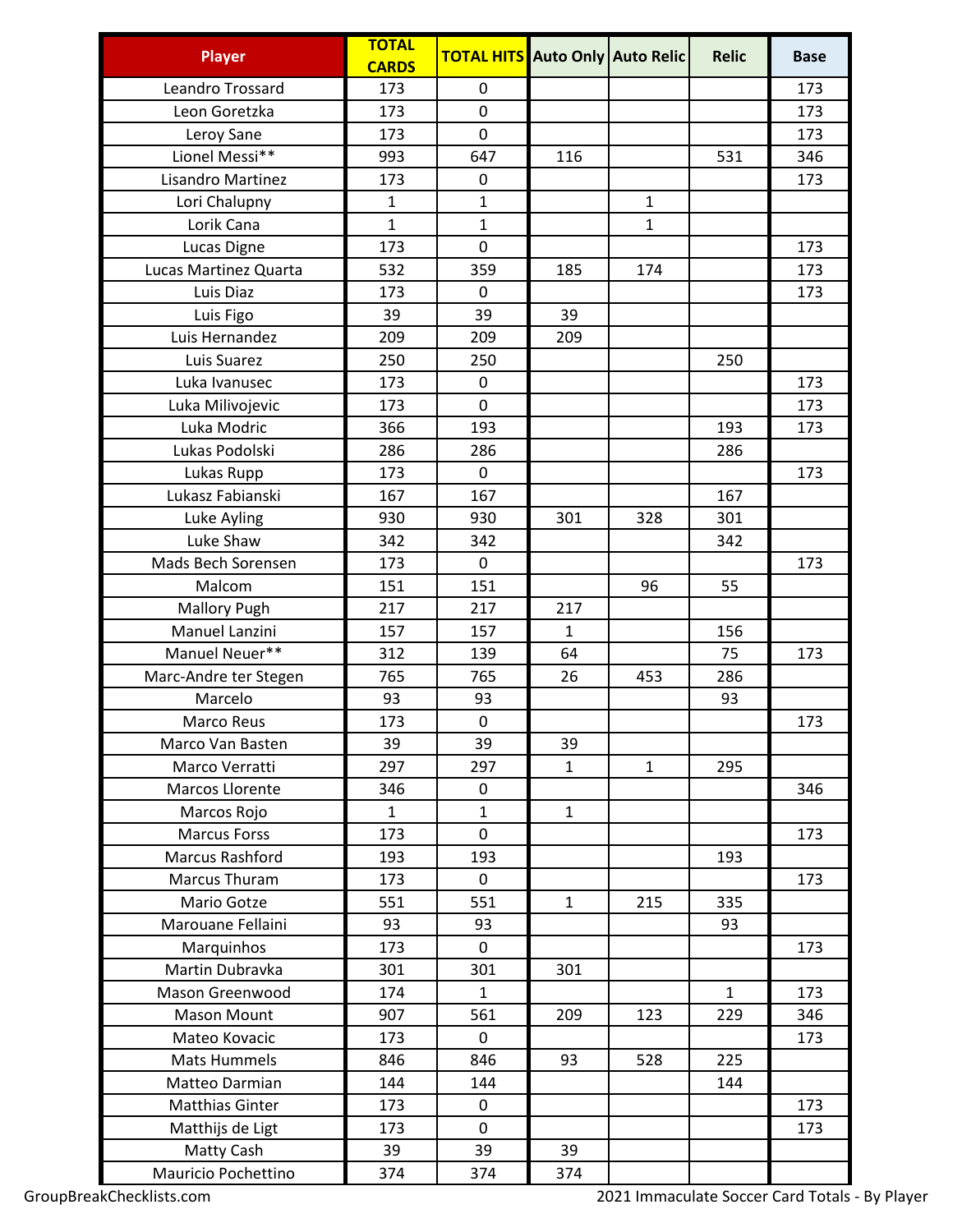| <b>Max Aarons</b><br>173<br>0<br>173<br>Mesut Ozil<br>371<br>371<br>371<br>74<br>Mia Hamm<br>74<br>74<br><b>Michael Olise</b><br>173<br>0<br>173<br>96<br>Michail Antonio<br>96<br>96<br><b>Miguel Almiron</b><br>210<br>210<br>210<br>50<br>Miguel Layun<br>50<br>$\mathbf{1}$<br>49<br>Mikel Oyarzabal<br>173<br>0<br>173<br>Milot Rashica<br>173<br>0<br>173<br><b>Mohamed Salah</b><br>173<br>0<br>173<br>0<br>Naby Keita<br>173<br>173<br>Nacer Chadli<br>143<br>143<br>143<br>30<br>5<br>Nani<br>30<br>25<br><b>Nathan Collins</b><br>173<br>0<br>173<br>165<br>Nathan Redmond<br>165<br>$\mathbf{1}$<br>164<br>0<br><b>Neal Maupay</b><br>173<br>173<br>287<br>287<br>287<br>Nestor Araujo<br>669<br>496<br>300<br>103<br>93<br>173<br>Neymar Jr<br>Nick Pope<br>619<br>619<br>26<br>$\mathbf{1}$<br>592<br>$\mathbf{1}$<br><b>Nick Rimando</b><br>$\mathbf{1}$<br>$\mathbf{1}$<br>Nicolo Barella<br>346<br>0<br>346<br>Nicolo Zaniolo<br>592<br>592<br>232<br>360<br>Nikica Jelavic<br>$\overline{2}$<br>$\overline{2}$<br>$\overline{2}$<br>Oleksandr Zinchenko<br>232<br>232<br>232<br>Oliver Kahn<br>246<br>246<br>246<br><b>Olivier Giroud</b><br>144<br>144<br>144<br>39<br><b>Ollie Watkins</b><br>39<br>39<br><b>Omar Gonzalez</b><br>191<br>191<br>191<br>299<br>299<br>299<br>Oribe Peralta<br>0<br><b>Oscar Mingueza</b><br>173<br>173<br><b>Ousmane Dembele</b><br>173<br>0<br>173<br>217<br>Ozan Kabak<br>217<br>217<br>Pablo Fornals<br>173<br>0<br>173<br>Pablo Mari<br>193<br>193<br>193<br>Pablo Zabaleta<br>192<br>192<br>192<br>143<br>143<br>143<br>Paco Alcacer<br>241<br>Patrice Evra<br>241<br>241<br>Patrick Bamford<br>524<br>524<br>144<br>198<br>182<br>Patson Daka<br>173<br>0<br>173<br>Paul Pogba<br>216<br>43<br>173<br>43<br>143<br>Paulo Dybala<br>316<br>143<br>173<br>Pavel Pardo<br>192<br>192<br>192<br>Pedri<br>0<br>346<br>346<br>Pedro Neto<br>341<br>341<br>25<br>316<br>249<br>249<br>249<br>Pepe<br>Per Mertesacker<br>220<br>220<br>220<br>Peter Etebo<br>173<br>0<br>173<br>192<br>192<br>Petr Cech<br>192 | <b>Player</b> | <b>TOTAL</b><br><b>CARDS</b> | <b>TOTAL HITS</b> Auto Only Auto Relic |  | <b>Relic</b> | <b>Base</b> |
|----------------------------------------------------------------------------------------------------------------------------------------------------------------------------------------------------------------------------------------------------------------------------------------------------------------------------------------------------------------------------------------------------------------------------------------------------------------------------------------------------------------------------------------------------------------------------------------------------------------------------------------------------------------------------------------------------------------------------------------------------------------------------------------------------------------------------------------------------------------------------------------------------------------------------------------------------------------------------------------------------------------------------------------------------------------------------------------------------------------------------------------------------------------------------------------------------------------------------------------------------------------------------------------------------------------------------------------------------------------------------------------------------------------------------------------------------------------------------------------------------------------------------------------------------------------------------------------------------------------------------------------------------------------------------------------------------------------------------------------------------------------------------------------------------------------------------------------------------------------------------------------------------------------------------------------------------------------------------------------------------------------------------------------------------------------|---------------|------------------------------|----------------------------------------|--|--------------|-------------|
|                                                                                                                                                                                                                                                                                                                                                                                                                                                                                                                                                                                                                                                                                                                                                                                                                                                                                                                                                                                                                                                                                                                                                                                                                                                                                                                                                                                                                                                                                                                                                                                                                                                                                                                                                                                                                                                                                                                                                                                                                                                                |               |                              |                                        |  |              |             |
|                                                                                                                                                                                                                                                                                                                                                                                                                                                                                                                                                                                                                                                                                                                                                                                                                                                                                                                                                                                                                                                                                                                                                                                                                                                                                                                                                                                                                                                                                                                                                                                                                                                                                                                                                                                                                                                                                                                                                                                                                                                                |               |                              |                                        |  |              |             |
|                                                                                                                                                                                                                                                                                                                                                                                                                                                                                                                                                                                                                                                                                                                                                                                                                                                                                                                                                                                                                                                                                                                                                                                                                                                                                                                                                                                                                                                                                                                                                                                                                                                                                                                                                                                                                                                                                                                                                                                                                                                                |               |                              |                                        |  |              |             |
|                                                                                                                                                                                                                                                                                                                                                                                                                                                                                                                                                                                                                                                                                                                                                                                                                                                                                                                                                                                                                                                                                                                                                                                                                                                                                                                                                                                                                                                                                                                                                                                                                                                                                                                                                                                                                                                                                                                                                                                                                                                                |               |                              |                                        |  |              |             |
|                                                                                                                                                                                                                                                                                                                                                                                                                                                                                                                                                                                                                                                                                                                                                                                                                                                                                                                                                                                                                                                                                                                                                                                                                                                                                                                                                                                                                                                                                                                                                                                                                                                                                                                                                                                                                                                                                                                                                                                                                                                                |               |                              |                                        |  |              |             |
|                                                                                                                                                                                                                                                                                                                                                                                                                                                                                                                                                                                                                                                                                                                                                                                                                                                                                                                                                                                                                                                                                                                                                                                                                                                                                                                                                                                                                                                                                                                                                                                                                                                                                                                                                                                                                                                                                                                                                                                                                                                                |               |                              |                                        |  |              |             |
|                                                                                                                                                                                                                                                                                                                                                                                                                                                                                                                                                                                                                                                                                                                                                                                                                                                                                                                                                                                                                                                                                                                                                                                                                                                                                                                                                                                                                                                                                                                                                                                                                                                                                                                                                                                                                                                                                                                                                                                                                                                                |               |                              |                                        |  |              |             |
|                                                                                                                                                                                                                                                                                                                                                                                                                                                                                                                                                                                                                                                                                                                                                                                                                                                                                                                                                                                                                                                                                                                                                                                                                                                                                                                                                                                                                                                                                                                                                                                                                                                                                                                                                                                                                                                                                                                                                                                                                                                                |               |                              |                                        |  |              |             |
|                                                                                                                                                                                                                                                                                                                                                                                                                                                                                                                                                                                                                                                                                                                                                                                                                                                                                                                                                                                                                                                                                                                                                                                                                                                                                                                                                                                                                                                                                                                                                                                                                                                                                                                                                                                                                                                                                                                                                                                                                                                                |               |                              |                                        |  |              |             |
|                                                                                                                                                                                                                                                                                                                                                                                                                                                                                                                                                                                                                                                                                                                                                                                                                                                                                                                                                                                                                                                                                                                                                                                                                                                                                                                                                                                                                                                                                                                                                                                                                                                                                                                                                                                                                                                                                                                                                                                                                                                                |               |                              |                                        |  |              |             |
|                                                                                                                                                                                                                                                                                                                                                                                                                                                                                                                                                                                                                                                                                                                                                                                                                                                                                                                                                                                                                                                                                                                                                                                                                                                                                                                                                                                                                                                                                                                                                                                                                                                                                                                                                                                                                                                                                                                                                                                                                                                                |               |                              |                                        |  |              |             |
|                                                                                                                                                                                                                                                                                                                                                                                                                                                                                                                                                                                                                                                                                                                                                                                                                                                                                                                                                                                                                                                                                                                                                                                                                                                                                                                                                                                                                                                                                                                                                                                                                                                                                                                                                                                                                                                                                                                                                                                                                                                                |               |                              |                                        |  |              |             |
|                                                                                                                                                                                                                                                                                                                                                                                                                                                                                                                                                                                                                                                                                                                                                                                                                                                                                                                                                                                                                                                                                                                                                                                                                                                                                                                                                                                                                                                                                                                                                                                                                                                                                                                                                                                                                                                                                                                                                                                                                                                                |               |                              |                                        |  |              |             |
|                                                                                                                                                                                                                                                                                                                                                                                                                                                                                                                                                                                                                                                                                                                                                                                                                                                                                                                                                                                                                                                                                                                                                                                                                                                                                                                                                                                                                                                                                                                                                                                                                                                                                                                                                                                                                                                                                                                                                                                                                                                                |               |                              |                                        |  |              |             |
|                                                                                                                                                                                                                                                                                                                                                                                                                                                                                                                                                                                                                                                                                                                                                                                                                                                                                                                                                                                                                                                                                                                                                                                                                                                                                                                                                                                                                                                                                                                                                                                                                                                                                                                                                                                                                                                                                                                                                                                                                                                                |               |                              |                                        |  |              |             |
|                                                                                                                                                                                                                                                                                                                                                                                                                                                                                                                                                                                                                                                                                                                                                                                                                                                                                                                                                                                                                                                                                                                                                                                                                                                                                                                                                                                                                                                                                                                                                                                                                                                                                                                                                                                                                                                                                                                                                                                                                                                                |               |                              |                                        |  |              |             |
|                                                                                                                                                                                                                                                                                                                                                                                                                                                                                                                                                                                                                                                                                                                                                                                                                                                                                                                                                                                                                                                                                                                                                                                                                                                                                                                                                                                                                                                                                                                                                                                                                                                                                                                                                                                                                                                                                                                                                                                                                                                                |               |                              |                                        |  |              |             |
|                                                                                                                                                                                                                                                                                                                                                                                                                                                                                                                                                                                                                                                                                                                                                                                                                                                                                                                                                                                                                                                                                                                                                                                                                                                                                                                                                                                                                                                                                                                                                                                                                                                                                                                                                                                                                                                                                                                                                                                                                                                                |               |                              |                                        |  |              |             |
|                                                                                                                                                                                                                                                                                                                                                                                                                                                                                                                                                                                                                                                                                                                                                                                                                                                                                                                                                                                                                                                                                                                                                                                                                                                                                                                                                                                                                                                                                                                                                                                                                                                                                                                                                                                                                                                                                                                                                                                                                                                                |               |                              |                                        |  |              |             |
|                                                                                                                                                                                                                                                                                                                                                                                                                                                                                                                                                                                                                                                                                                                                                                                                                                                                                                                                                                                                                                                                                                                                                                                                                                                                                                                                                                                                                                                                                                                                                                                                                                                                                                                                                                                                                                                                                                                                                                                                                                                                |               |                              |                                        |  |              |             |
|                                                                                                                                                                                                                                                                                                                                                                                                                                                                                                                                                                                                                                                                                                                                                                                                                                                                                                                                                                                                                                                                                                                                                                                                                                                                                                                                                                                                                                                                                                                                                                                                                                                                                                                                                                                                                                                                                                                                                                                                                                                                |               |                              |                                        |  |              |             |
|                                                                                                                                                                                                                                                                                                                                                                                                                                                                                                                                                                                                                                                                                                                                                                                                                                                                                                                                                                                                                                                                                                                                                                                                                                                                                                                                                                                                                                                                                                                                                                                                                                                                                                                                                                                                                                                                                                                                                                                                                                                                |               |                              |                                        |  |              |             |
|                                                                                                                                                                                                                                                                                                                                                                                                                                                                                                                                                                                                                                                                                                                                                                                                                                                                                                                                                                                                                                                                                                                                                                                                                                                                                                                                                                                                                                                                                                                                                                                                                                                                                                                                                                                                                                                                                                                                                                                                                                                                |               |                              |                                        |  |              |             |
|                                                                                                                                                                                                                                                                                                                                                                                                                                                                                                                                                                                                                                                                                                                                                                                                                                                                                                                                                                                                                                                                                                                                                                                                                                                                                                                                                                                                                                                                                                                                                                                                                                                                                                                                                                                                                                                                                                                                                                                                                                                                |               |                              |                                        |  |              |             |
|                                                                                                                                                                                                                                                                                                                                                                                                                                                                                                                                                                                                                                                                                                                                                                                                                                                                                                                                                                                                                                                                                                                                                                                                                                                                                                                                                                                                                                                                                                                                                                                                                                                                                                                                                                                                                                                                                                                                                                                                                                                                |               |                              |                                        |  |              |             |
|                                                                                                                                                                                                                                                                                                                                                                                                                                                                                                                                                                                                                                                                                                                                                                                                                                                                                                                                                                                                                                                                                                                                                                                                                                                                                                                                                                                                                                                                                                                                                                                                                                                                                                                                                                                                                                                                                                                                                                                                                                                                |               |                              |                                        |  |              |             |
|                                                                                                                                                                                                                                                                                                                                                                                                                                                                                                                                                                                                                                                                                                                                                                                                                                                                                                                                                                                                                                                                                                                                                                                                                                                                                                                                                                                                                                                                                                                                                                                                                                                                                                                                                                                                                                                                                                                                                                                                                                                                |               |                              |                                        |  |              |             |
|                                                                                                                                                                                                                                                                                                                                                                                                                                                                                                                                                                                                                                                                                                                                                                                                                                                                                                                                                                                                                                                                                                                                                                                                                                                                                                                                                                                                                                                                                                                                                                                                                                                                                                                                                                                                                                                                                                                                                                                                                                                                |               |                              |                                        |  |              |             |
|                                                                                                                                                                                                                                                                                                                                                                                                                                                                                                                                                                                                                                                                                                                                                                                                                                                                                                                                                                                                                                                                                                                                                                                                                                                                                                                                                                                                                                                                                                                                                                                                                                                                                                                                                                                                                                                                                                                                                                                                                                                                |               |                              |                                        |  |              |             |
|                                                                                                                                                                                                                                                                                                                                                                                                                                                                                                                                                                                                                                                                                                                                                                                                                                                                                                                                                                                                                                                                                                                                                                                                                                                                                                                                                                                                                                                                                                                                                                                                                                                                                                                                                                                                                                                                                                                                                                                                                                                                |               |                              |                                        |  |              |             |
|                                                                                                                                                                                                                                                                                                                                                                                                                                                                                                                                                                                                                                                                                                                                                                                                                                                                                                                                                                                                                                                                                                                                                                                                                                                                                                                                                                                                                                                                                                                                                                                                                                                                                                                                                                                                                                                                                                                                                                                                                                                                |               |                              |                                        |  |              |             |
|                                                                                                                                                                                                                                                                                                                                                                                                                                                                                                                                                                                                                                                                                                                                                                                                                                                                                                                                                                                                                                                                                                                                                                                                                                                                                                                                                                                                                                                                                                                                                                                                                                                                                                                                                                                                                                                                                                                                                                                                                                                                |               |                              |                                        |  |              |             |
|                                                                                                                                                                                                                                                                                                                                                                                                                                                                                                                                                                                                                                                                                                                                                                                                                                                                                                                                                                                                                                                                                                                                                                                                                                                                                                                                                                                                                                                                                                                                                                                                                                                                                                                                                                                                                                                                                                                                                                                                                                                                |               |                              |                                        |  |              |             |
|                                                                                                                                                                                                                                                                                                                                                                                                                                                                                                                                                                                                                                                                                                                                                                                                                                                                                                                                                                                                                                                                                                                                                                                                                                                                                                                                                                                                                                                                                                                                                                                                                                                                                                                                                                                                                                                                                                                                                                                                                                                                |               |                              |                                        |  |              |             |
|                                                                                                                                                                                                                                                                                                                                                                                                                                                                                                                                                                                                                                                                                                                                                                                                                                                                                                                                                                                                                                                                                                                                                                                                                                                                                                                                                                                                                                                                                                                                                                                                                                                                                                                                                                                                                                                                                                                                                                                                                                                                |               |                              |                                        |  |              |             |
|                                                                                                                                                                                                                                                                                                                                                                                                                                                                                                                                                                                                                                                                                                                                                                                                                                                                                                                                                                                                                                                                                                                                                                                                                                                                                                                                                                                                                                                                                                                                                                                                                                                                                                                                                                                                                                                                                                                                                                                                                                                                |               |                              |                                        |  |              |             |
|                                                                                                                                                                                                                                                                                                                                                                                                                                                                                                                                                                                                                                                                                                                                                                                                                                                                                                                                                                                                                                                                                                                                                                                                                                                                                                                                                                                                                                                                                                                                                                                                                                                                                                                                                                                                                                                                                                                                                                                                                                                                |               |                              |                                        |  |              |             |
|                                                                                                                                                                                                                                                                                                                                                                                                                                                                                                                                                                                                                                                                                                                                                                                                                                                                                                                                                                                                                                                                                                                                                                                                                                                                                                                                                                                                                                                                                                                                                                                                                                                                                                                                                                                                                                                                                                                                                                                                                                                                |               |                              |                                        |  |              |             |
|                                                                                                                                                                                                                                                                                                                                                                                                                                                                                                                                                                                                                                                                                                                                                                                                                                                                                                                                                                                                                                                                                                                                                                                                                                                                                                                                                                                                                                                                                                                                                                                                                                                                                                                                                                                                                                                                                                                                                                                                                                                                |               |                              |                                        |  |              |             |
|                                                                                                                                                                                                                                                                                                                                                                                                                                                                                                                                                                                                                                                                                                                                                                                                                                                                                                                                                                                                                                                                                                                                                                                                                                                                                                                                                                                                                                                                                                                                                                                                                                                                                                                                                                                                                                                                                                                                                                                                                                                                |               |                              |                                        |  |              |             |
|                                                                                                                                                                                                                                                                                                                                                                                                                                                                                                                                                                                                                                                                                                                                                                                                                                                                                                                                                                                                                                                                                                                                                                                                                                                                                                                                                                                                                                                                                                                                                                                                                                                                                                                                                                                                                                                                                                                                                                                                                                                                |               |                              |                                        |  |              |             |
|                                                                                                                                                                                                                                                                                                                                                                                                                                                                                                                                                                                                                                                                                                                                                                                                                                                                                                                                                                                                                                                                                                                                                                                                                                                                                                                                                                                                                                                                                                                                                                                                                                                                                                                                                                                                                                                                                                                                                                                                                                                                |               |                              |                                        |  |              |             |
|                                                                                                                                                                                                                                                                                                                                                                                                                                                                                                                                                                                                                                                                                                                                                                                                                                                                                                                                                                                                                                                                                                                                                                                                                                                                                                                                                                                                                                                                                                                                                                                                                                                                                                                                                                                                                                                                                                                                                                                                                                                                |               |                              |                                        |  |              |             |
|                                                                                                                                                                                                                                                                                                                                                                                                                                                                                                                                                                                                                                                                                                                                                                                                                                                                                                                                                                                                                                                                                                                                                                                                                                                                                                                                                                                                                                                                                                                                                                                                                                                                                                                                                                                                                                                                                                                                                                                                                                                                |               |                              |                                        |  |              |             |
|                                                                                                                                                                                                                                                                                                                                                                                                                                                                                                                                                                                                                                                                                                                                                                                                                                                                                                                                                                                                                                                                                                                                                                                                                                                                                                                                                                                                                                                                                                                                                                                                                                                                                                                                                                                                                                                                                                                                                                                                                                                                |               |                              |                                        |  |              |             |
|                                                                                                                                                                                                                                                                                                                                                                                                                                                                                                                                                                                                                                                                                                                                                                                                                                                                                                                                                                                                                                                                                                                                                                                                                                                                                                                                                                                                                                                                                                                                                                                                                                                                                                                                                                                                                                                                                                                                                                                                                                                                |               |                              |                                        |  |              |             |
|                                                                                                                                                                                                                                                                                                                                                                                                                                                                                                                                                                                                                                                                                                                                                                                                                                                                                                                                                                                                                                                                                                                                                                                                                                                                                                                                                                                                                                                                                                                                                                                                                                                                                                                                                                                                                                                                                                                                                                                                                                                                |               |                              |                                        |  |              |             |
|                                                                                                                                                                                                                                                                                                                                                                                                                                                                                                                                                                                                                                                                                                                                                                                                                                                                                                                                                                                                                                                                                                                                                                                                                                                                                                                                                                                                                                                                                                                                                                                                                                                                                                                                                                                                                                                                                                                                                                                                                                                                |               |                              |                                        |  |              |             |
|                                                                                                                                                                                                                                                                                                                                                                                                                                                                                                                                                                                                                                                                                                                                                                                                                                                                                                                                                                                                                                                                                                                                                                                                                                                                                                                                                                                                                                                                                                                                                                                                                                                                                                                                                                                                                                                                                                                                                                                                                                                                | Phil Foden    | 346                          | 0                                      |  |              | 346         |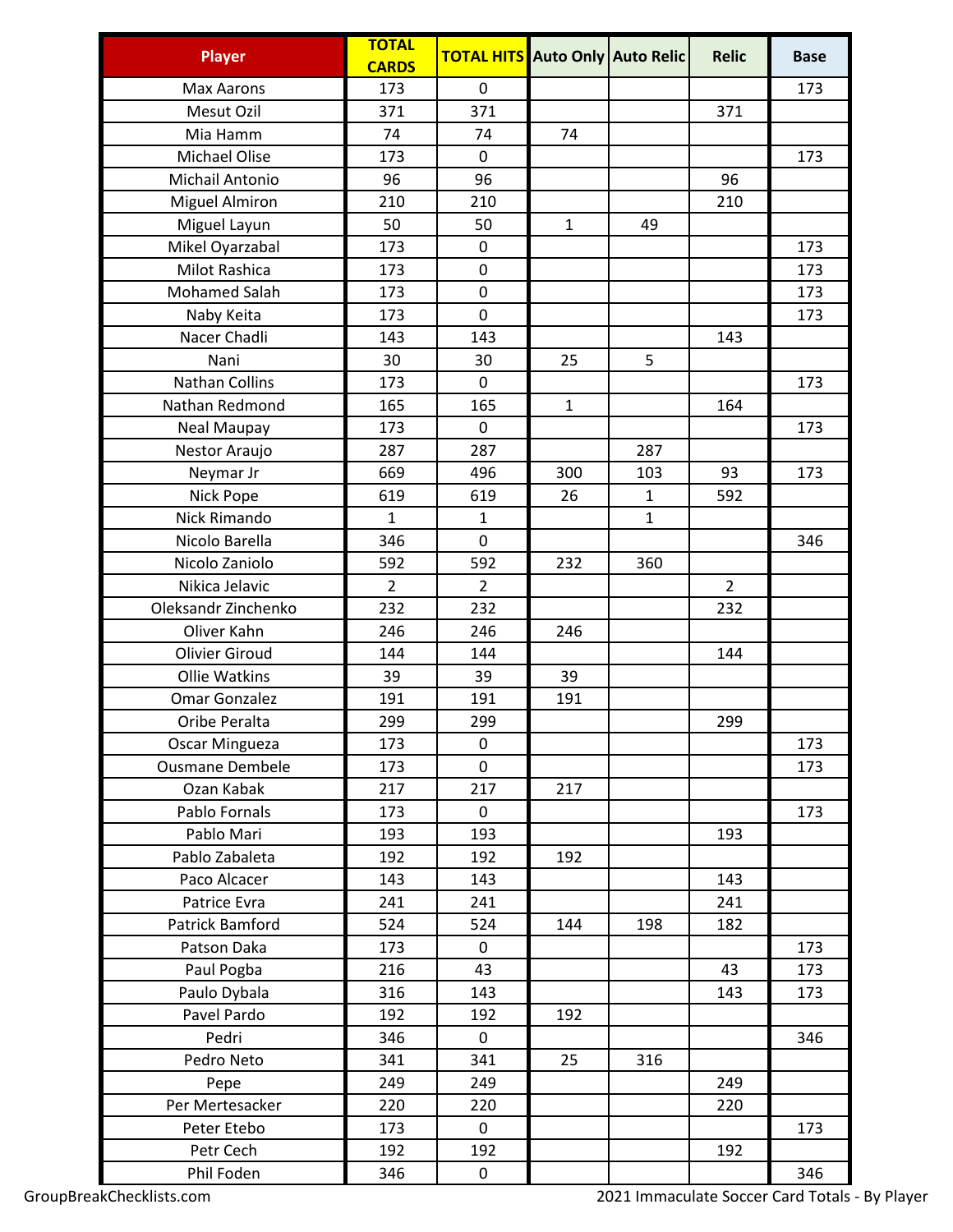| <b>Player</b>              | <b>TOTAL</b><br><b>CARDS</b> | <b>TOTAL HITS</b> |              | Auto Only Auto Relic | <b>Relic</b>   | <b>Base</b> |
|----------------------------|------------------------------|-------------------|--------------|----------------------|----------------|-------------|
| Phil Jagielka              | 304                          | 304               |              |                      | 304            |             |
| Philipp Lahm               | 386                          | 386               | $\mathbf{1}$ | $\mathbf{1}$         | 384            |             |
| Pierre Kalulu              | 185                          | 185               | 185          |                      |                |             |
| Pierre Lees-Melou          | 173                          | 0                 |              |                      |                | 173         |
| Pierre-Emerick Aubameyang  | 481                          | 481               | 117          | 270                  | 94             |             |
| Presnel Kimpembe           | 173                          | 0                 |              |                      |                | 173         |
| Radamel Falcao Garcia      | 19                           | 19                |              |                      | 19             |             |
| Rafael Leao                | 173                          | 0                 |              |                      |                | 173         |
| <b>Rafael Santos Borre</b> | 429                          | 429               |              |                      | 429            |             |
| Rai Souza de Oliveira      | 159                          | 159               | 159          |                      |                |             |
| Raphael Guerreiro          | 210                          | 210               |              |                      | 210            |             |
| Raphael Varane             | 175                          | 175               | $\mathbf{1}$ | 174                  |                |             |
| Raphinha                   | 316                          | 143               | 143          |                      |                | 173         |
| Raul                       | 270                          | 270               | 270          |                      |                |             |
| Raul Jimenez               | 747                          | 747               | 125          | 406                  | 216            |             |
| Reece James                | 215                          | 215               |              |                      | 215            |             |
| Reinier                    | 173                          | $\mathbf 0$       |              |                      |                | 173         |
| Renato Sanches             | 42                           | 42                |              |                      | 42             |             |
| Ricardo Pepi               | 173                          | 0                 |              |                      |                | 173         |
| Riccardo Montolivo         | 437                          | 437               |              |                      | 437            |             |
| Richarlison                | 175                          | $\overline{2}$    |              |                      | $\overline{2}$ | 173         |
| Rico Henry                 | 173                          | 0                 |              |                      |                | 173         |
| Robbie Keane               | 93                           | 93                |              |                      | 93             |             |
| Robert Lewandowski         | 365                          | 192               |              |                      | 192            | 173         |
| Roberto Alvarado           | 173                          | 0                 |              |                      |                | 173         |
| Roberto Baggio             | 241                          | 241               | 241          |                      |                |             |
| Roberto Firmino            | 173                          | 0                 |              |                      |                | 173         |
| <b>Robin Gosens</b>        | 198                          | 25                | 25           |                      |                | 173         |
| Robin van Persie           | 193                          | 193               | $\mathbf{1}$ |                      | 192            |             |
| Rodri                      | 650                          | 650               |              | 650                  |                |             |
| Rodrigo de Paul            | 173                          | 0                 |              |                      |                | 173         |
| Rodrygo                    | 173                          | 0                 |              |                      |                | 173         |
| Romelu Lukaku              | 132                          | 132               | 132          |                      |                |             |
| Rose Lavelle               | 217                          | 217               | 217          |                      |                |             |
| Ruben Dias                 | 173                          | 0                 |              |                      |                | 173         |
| Rui Patricio               | $\overline{2}$               | $\overline{2}$    |              |                      | $\overline{2}$ |             |
| <b>Ruud Gullit</b>         | 44                           | 44                | 44           |                      |                |             |
| Ruud van Nistelrooy        | 309                          | 309               | 309          |                      |                |             |
| Ryan Gravenberch           | 173                          | 0                 |              |                      |                | 173         |
| Sadio Mane                 | 173                          | 0                 |              |                      |                | 173         |
| Saman Ghoddos              | 173                          | 0                 |              |                      |                | 173         |
| Samuel Eto'o               | 185                          | 185               |              |                      | 185            |             |
| Sandro Tonali              | 192                          | 192               | 192          |                      |                |             |
| Santi Cazorla              | 375                          | 375               |              |                      | 375            |             |
| Seamus Coleman             | 511                          | 511               |              |                      | 511            |             |
| Sebastien Haller           | 173                          | 0                 |              |                      |                | 173         |
| Sepp Maier                 | 64                           | 64                | 64           |                      |                |             |
| Serge Gnabry               | 251                          | 251               | 251          |                      |                |             |
| Sergi Canos                | 173                          | 0                 |              |                      |                | 173         |
|                            |                              |                   |              |                      |                |             |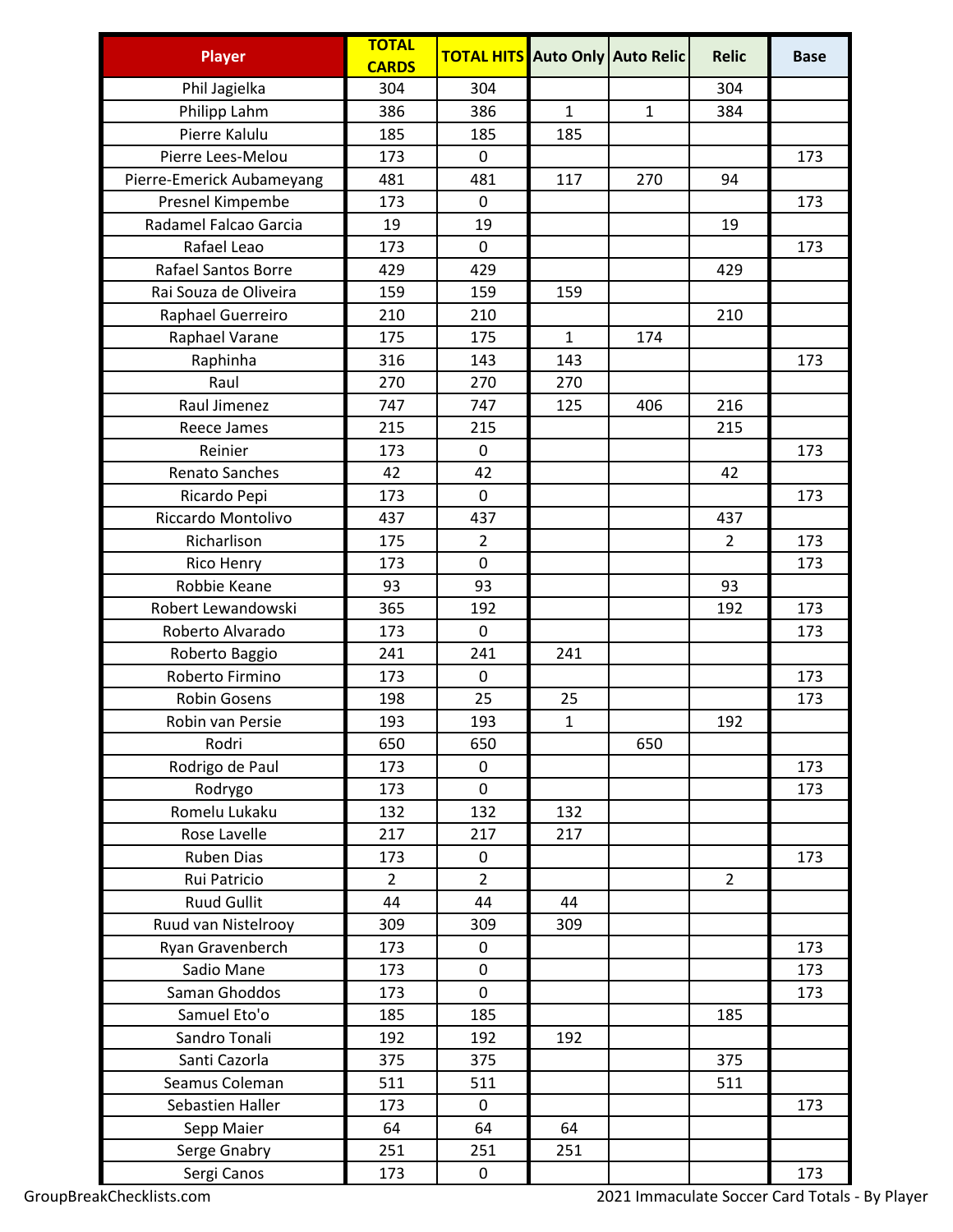| <b>Player</b>                         | <b>TOTAL</b><br><b>CARDS</b> | <b>TOTAL HITS</b> Auto Only Auto Relic |     |     | <b>Relic</b>   | <b>Base</b> |
|---------------------------------------|------------------------------|----------------------------------------|-----|-----|----------------|-------------|
|                                       | 330                          | 330                                    |     | 329 | $\mathbf{1}$   |             |
| Sergino Dest                          | 173                          | $\mathbf 0$                            |     |     |                | 173         |
| Sergio Arribas<br>Sergio Reguilon     | 276                          | 276                                    |     | 276 |                |             |
|                                       | 160                          | 160                                    |     |     | 160            |             |
| Shinji Kagawa<br>Simon Mignolet       | $\mathbf{1}$                 | $\mathbf{1}$                           |     |     | $\mathbf{1}$   |             |
| Stefan de Vrij                        | 264                          | 264                                    |     |     | 264            |             |
|                                       | 94                           | 94                                     |     |     | 94             |             |
| Stephan El Shaarawy<br>Stevan Jovetic | $\mathbf{1}$                 | $\mathbf{1}$                           |     |     | $\mathbf{1}$   |             |
| <b>Steven Davis</b>                   | 216                          | 216                                    |     |     | 191            |             |
| <b>Steven Gerrard</b>                 | 126                          | 126                                    | 25  |     | 126            |             |
| Suat Serdar                           | 177                          | 177                                    |     | 177 |                |             |
|                                       |                              |                                        |     |     |                |             |
| Sydney Leroux<br>Takumi Minamino      | 192                          | 192                                    | 192 |     |                |             |
|                                       | 173                          | $\mathbf 0$                            |     |     |                | 173         |
| <b>Tariq Lamptey</b>                  | 492                          | 492                                    | 492 |     |                |             |
| Teemu Pukki                           | 173                          | 0                                      |     |     |                | 173         |
| Theo Hernandez                        | 173                          | $\mathbf 0$                            |     |     |                | 173         |
| Theo Walcott                          | 152                          | 152                                    |     |     | 152            |             |
| Thiago Alcantara                      | 173                          | $\pmb{0}$                              |     |     |                | 173         |
| <b>Thibaut Courtois</b>               | $\mathbf{1}$                 | $\mathbf{1}$                           |     |     | $\mathbf{1}$   |             |
| Thierry Henry**                       | $\mathbf 0$                  | $\mathbf 0$                            |     |     |                |             |
| Thomas Lemar                          | 94                           | 94                                     |     |     | 94             |             |
| <b>Thomas Muller</b>                  | 583                          | 583                                    | 252 | 330 | $\mathbf{1}$   |             |
| <b>Thomas Partey</b>                  | 289                          | 289                                    |     | 289 |                |             |
| <b>Thomas Vermaelen</b>               | $\mathbf{1}$                 | $\mathbf{1}$                           |     |     | $\mathbf{1}$   |             |
| Tierna Davidson                       | 217                          | 217                                    | 217 |     |                |             |
| <b>Tim Howard</b>                     | 87                           | 87                                     |     |     | 87             |             |
| <b>Tim Krul</b>                       | 173                          | $\mathbf 0$                            |     |     |                | 173         |
| <b>Timo Werner</b>                    | 473                          | 300                                    |     |     | 300            | 173         |
| <b>Todd Cantwell</b>                  | 173                          | $\pmb{0}$                              |     |     |                | 173         |
| Tom Cleverley                         | 173                          | 0                                      |     |     |                | 173         |
| <b>Tomas Soucek</b>                   | 173                          | 0                                      |     |     |                | 173         |
| <b>Toni Kroos</b>                     | 94                           | 94                                     |     |     | 94             |             |
| <b>Trent Alexander-Arnold</b>         | 173                          | 0                                      |     |     |                | 173         |
| <b>Tyler Adams</b>                    | 476                          | 476                                    |     | 476 |                |             |
| Vincent Kompany                       | 661                          | 661                                    |     |     | 661            |             |
| Vinicius Jr.                          | 173                          | $\pmb{0}$                              |     |     |                | 173         |
| Virgil van Dijk                       | 173                          | 0                                      |     |     |                | 173         |
| <b>Vitaly Janelt</b>                  | 173                          | 0                                      |     |     |                | 173         |
| Vladimir Coufal                       | 173                          | 0                                      |     |     |                | 173         |
| Wayne Rooney                          | 445                          | 445                                    | 376 | 68  | $\mathbf{1}$   |             |
| <b>Wesley Sneijder</b>                | 323                          | 323                                    |     |     | 323            |             |
| <b>Weston McKennie</b>                | 175                          | $\overline{2}$                         |     |     | $\overline{2}$ | 173         |
| <b>Whitney Engen</b>                  | 25                           | 25                                     | 25  |     |                |             |
| Wilfried Zaha                         | 173                          | $\mathbf 0$                            |     |     |                | 173         |
| William Carvalho                      | $\mathbf{1}$                 | $\mathbf{1}$                           |     |     | $\mathbf{1}$   |             |
| William Troost-Ekong                  | 173                          | $\mathbf 0$                            |     |     |                | 173         |
| Xabi Alonso                           | 286                          | 286                                    |     |     | 286            |             |
| Xavi Hernandez                        | $\mathbf{1}$                 | $\mathbf{1}$                           |     |     | $\mathbf{1}$   |             |
| Yan Valery                            | 93                           | 93                                     |     |     | 93             |             |